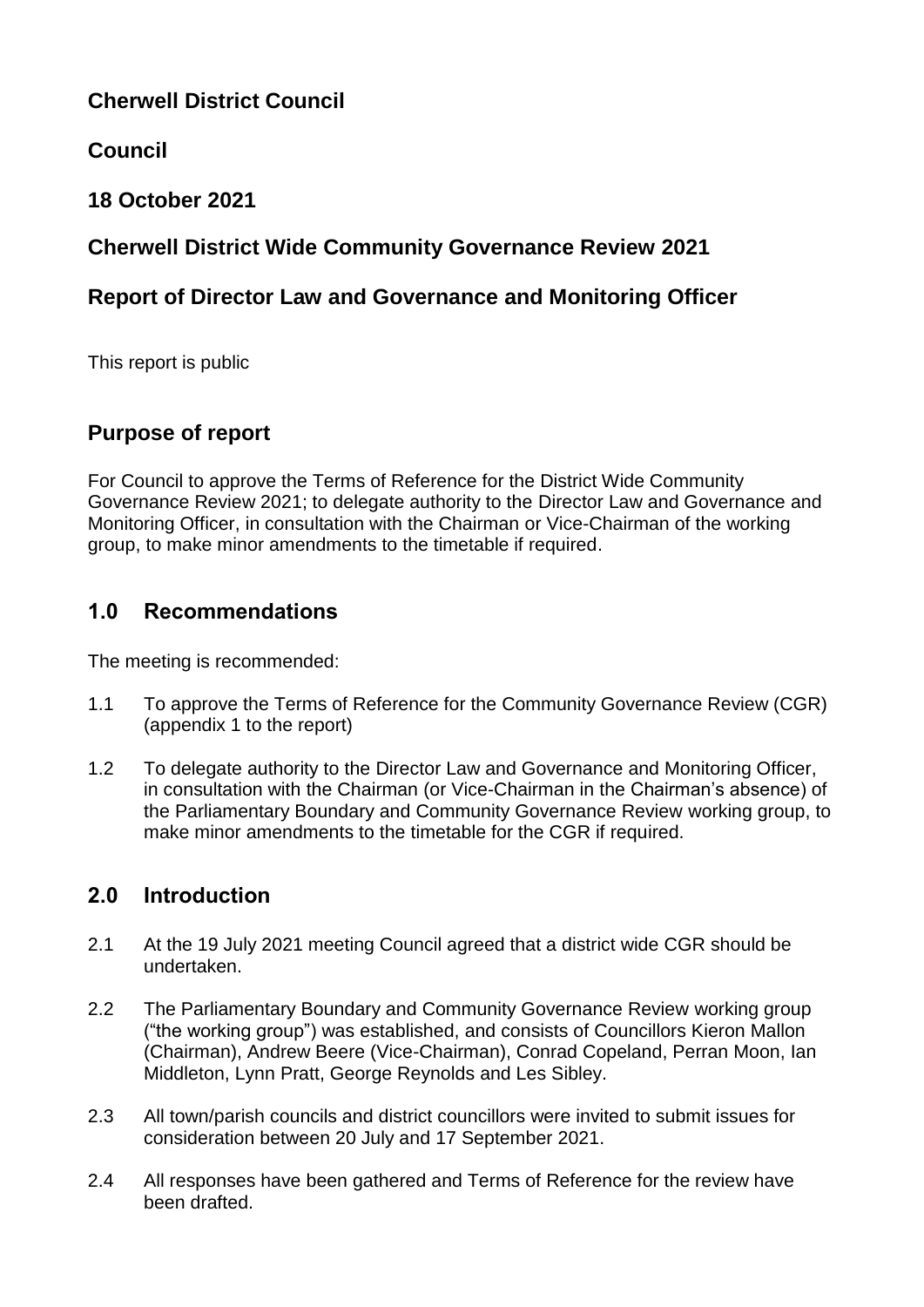## **3.0 Report Details**

- 3.1 A Community Governance Review (CGR) is the process for making changes to parishes in a Council area. Changes that can be made include creating, merging or abolishing parishes; changing the boundaries; and altering the number of parish councillors.
- 3.2 All town/parish councils were contacted in July and given the opportunity to submit issues for consideration as part of the CGR.
- 3.3 All District Councillors and a small group of officers were also contacted and asked to submit details of any issues they were aware of in their Wards/in the district in general.
- 3.4 The officers contacted were from teams that have regular involvement with boundaries, such as Street Naming and Numbering, GIS mapping, Council Tax and Planning, and were therefore in a position to advise the Democratic and Elections Team of any areas that may benefit from review during the CGR.
- 3.5 The following responses were received:

### **Boundary between Ambrosden and Blackthorn**

- 3.6 Ambrosden Parish Council and Councillor Dan Sames had previously raised the situation regarding new development across the Ambrosden/Blackthorn boundary.
- 3.7 Ambrosden Parish Council again requested that the boundary be reviewed around the Church Leys Field development (map 1, area A in the Terms of Reference).

#### **Banbury**

3.8 Banbury Town Council requested that their external boundaries with all neighbouring parishes be reviewed, following recent developments across the town (maps 2 and 3 in the Terms of Reference).

#### **Drayton/Banbury**

- 3.9 Drayton Parish Council and Councillor George Reynolds had previously raised the situation regarding the boundary between Drayton and Banbury.
- 3.10 Drayton Parish Council confirmed that they would like the boundary to be reviewed around the Walker Road/Jarvis Circle development, with consideration also given to the Drayton Lodge Farm development and the land leading up to the Hanwell boundary (map 2, areas B, C and D in the Terms of Reference).

#### **Bodicote/Banbury**

3.11 Councillor Kieron Mallon, Chairman of the Working Group, and the Street Naming and Numbering Officer of the Council both advised that two properties within the Longford Park development in Banbury remain in Bodicote parish. The rest of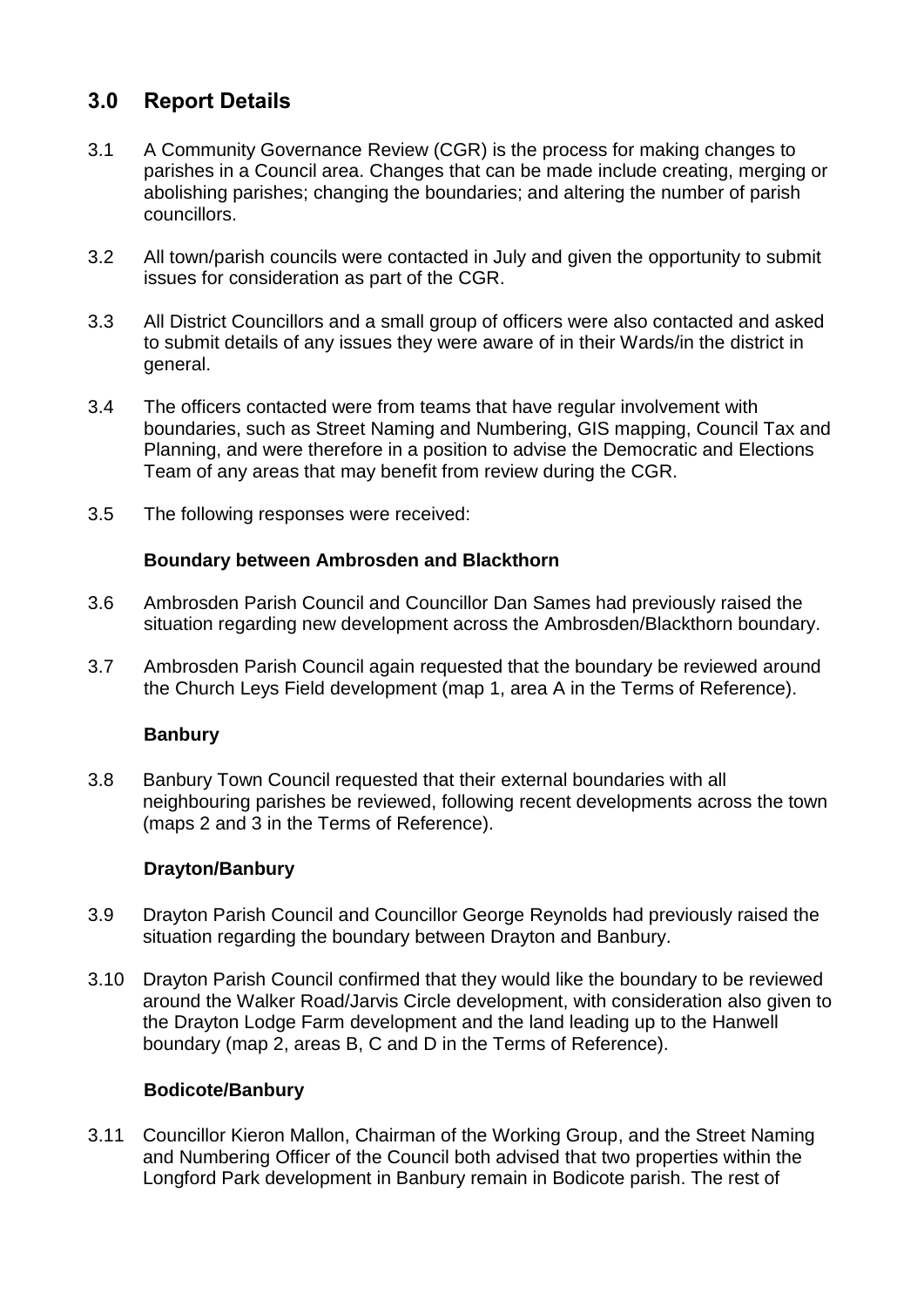Longford Park was moved into Banbury in 2013 (map 3, area F in the Terms of Reference).

#### **Banbury/Bodicote/Adderbury**

3.12 The Street Naming and Numbering Officer highlighted recently permitted planning application 19/01047/OUT, which crosses the boundaries of Banbury, Bodicote and Adderbury (map 3, area E in the Terms of Reference).

#### **Bicester**

3.13 A number of issues were submitted relating to boundaries in Bicester

### **Bicester Avenue/Chesterton**

3.14 The Street Naming and Numbering Officer advised that Charles Shouler Way in Bicester, specifically the commercial development under planning application reference 19/01740/HYBRID, was in Chesterton parish rather than Bicester (map 5, area K in the Terms of Reference).

### **Skimmingdish Lane/Launton**

3.15 The Street Naming and Numbering Officer advised that the boundary along Skimmingdish Lane follows the smaller lane and not the main A41 Skimmingdish Lane, meaning Bicester Airfield and commercial development to the north of the A41 is within Launton parish (map 5, area J in the Terms of Reference).

#### **Wretchwick Green**

3.16 Councillor Dan Sames and the Street Naming and Numbering Officer both advised that the proposed Wretchwick Green development, being considered under planning application reference number 16/01268/OUT, would be in Ambrosden and Blackthorn parishes rather than Bicester (map 5, area L in the Terms of Reference).

#### **Bicester/Bucknell/Chesterton**

- 3.17 Several requests have been made relating to the same area of boundary between Bicester, Bucknell and Chesterton (map 4 in the Terms of Reference).
- 3.18 Chesterton Parish Council requested that the boundary with Bucknell be considered, as it currently strays from the Middleton Stoney Road to follow field boundaries on either side of the road (map 4, areas G and H).
- 3.19 Bucknell Parish Council had separately requested a review of the boundary with Bicester, in relation to planning application 21/02339/REM.
- 3.20 The Planning Officer for the application advised that the development was already within the parish boundary of Bicester, but a small section of the outline application 14/02121/OUT was within Chesterton Parish due to the boundary not following the road at that point (map 4, area I).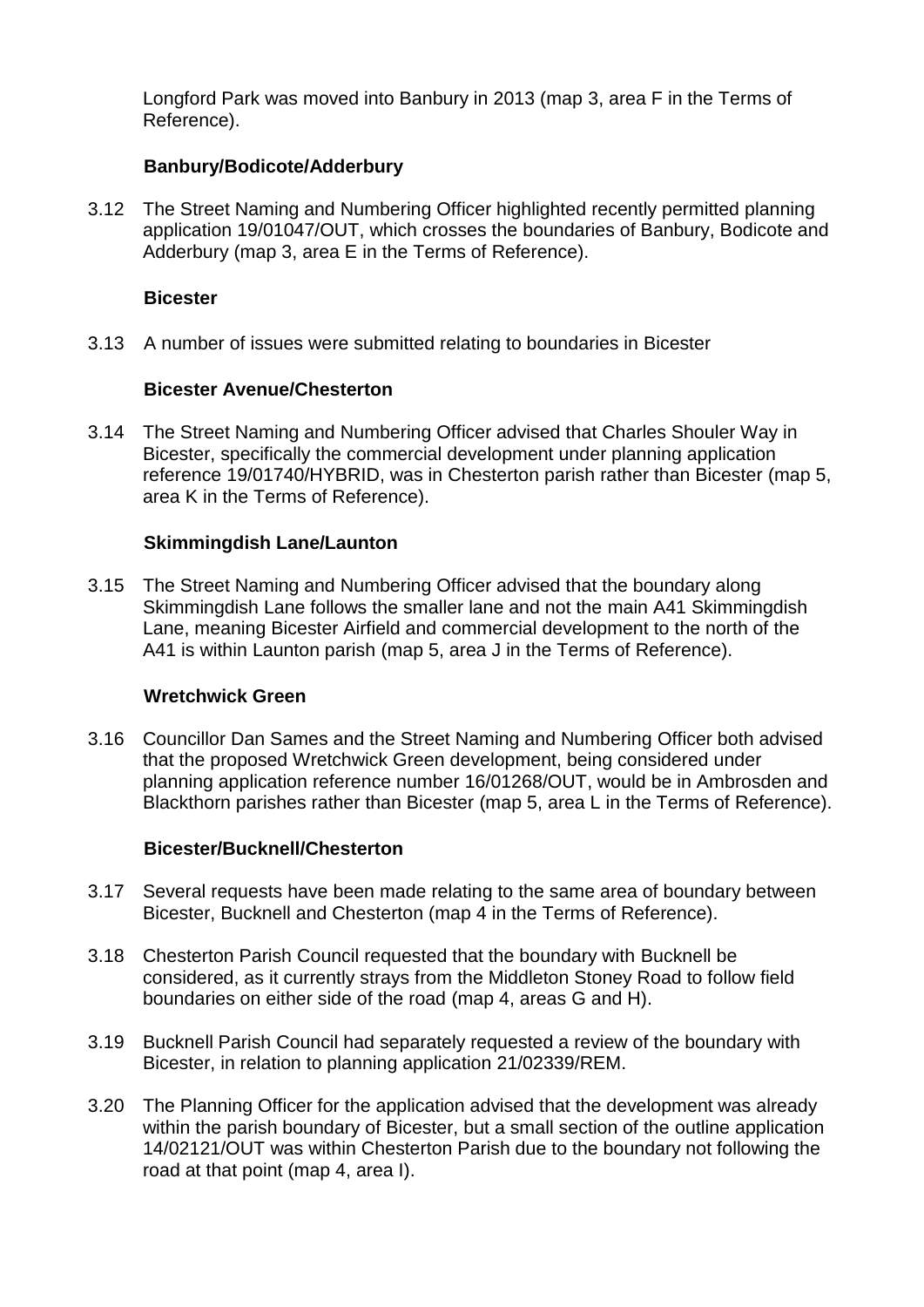### **Epwell/Sibford Gower**

- 3.21 Epwell Parish Council requested that the boundary with Sibford Gower be reviewed, to move an area of woodland and some fields from Sibford Gower in to Epwell (map 6, area M in the Terms of Reference).
- 3.22 Epwell Parish Council advised that they had spoken to Sibford Gower prior to submitting the request, and Sibford Gower had been supportive of the proposal.

#### **Horley/Hanwell/Wroxton**

3.23 Horley Parish Council requested that the boundaries with Hanwell and Wroxton be reviewed to move land out of the neighbouring parishes and into Horley (map 7, areas N and O in the Terms of Reference).

#### **Kidlington/Gosford & Water Eaton**

- 3.24 Kidlington Parish Council expressed an early interest in being involved in the review, and following detailed discussion requested that consideration be given to merging the parish with Gosford & Water Eaton Parish Council (map 8 in the Terms of Reference).
- 3.25 Kidlington Parish Council have subsequently requested that consideration also be given to amending the existing boundary with Gosford & Water Eaton Parish, so that it follows the North-South Bicester Road (map 8, area P in the Terms of Reference).
- 3.26 Gosford & Water Eaton Parish Council do not support the proposal to merge the two parishes. At the time of writing it is not known if Gosford & Water Eaton support the alternative suggestion regarding an amended boundary.

#### **Begbroke**

3.27 Begbroke Parish Council requested that the number of parish councillors be increased by one, taking them from six to seven.

#### **Chesterton**

3.28 As well as reviewing the boundary with Bucknell, Chesterton Parish Council requested that the number of parish councillors be increased by one, taking them from seven to eight.

#### **Somerton**

3.29 Somerton Parish Council requested that the number of parish councillors be increased by one, taking them from five to six.

#### **Issues not pursued.**

3.30 A number of parishes expressed early interest in being involved in the review, but following detailed discussions decided not to request anything specific for their area.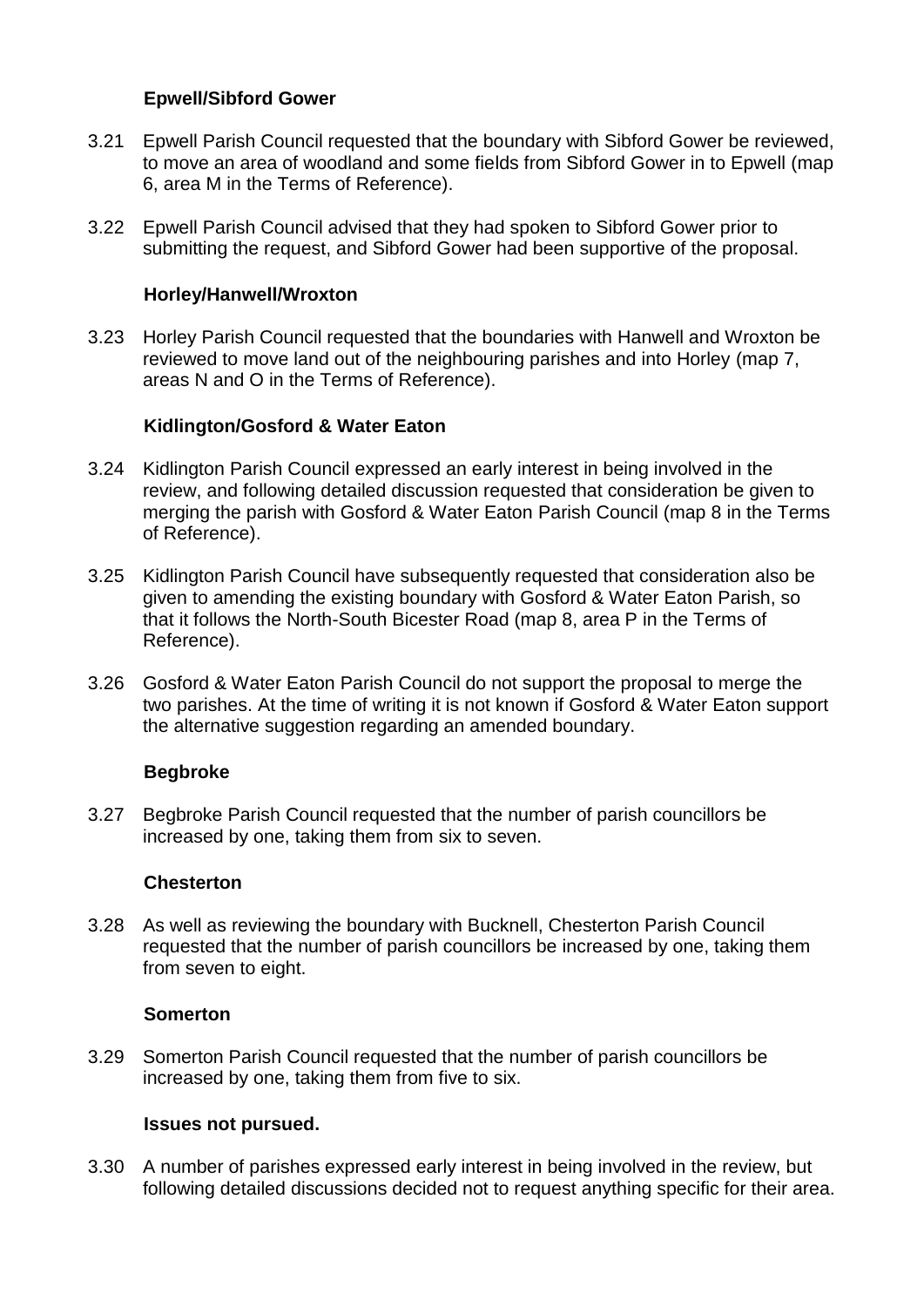- 3.31 Bodicote Parish Council considered the situation with the recent housing developments, and subsequently requested assurance that the existing parish boundaries would remain unaltered.
- 3.32 As a result of requests from Banbury Town Council and issues raised by officers as set out at paragraphs 3.8 and 3.12, it was not possible to provide the assurances requested.
- 3.33 Councillor Barry Wood raised a recent scoping planning application on the Bicester/Bucknell boundary, and whether consideration should be given to amending the existing boundary between the parishes.
- 3.34 After consulting Planning officers it was decided that considering any form of boundary amendment in the area of the scoping application would be premature, as no pre-application discussions had taken place and the majority of the scoping application site already sits within Bicester.
- 3.35 Caversfield Parish Council expressed an early interest in being involved in the review, but following detailed discussion decided not to request any areas for review.
- 3.36 Claydon with Clattercote Parish Council had previously contacted the Democratic and Elections team requesting an additional parish councillor.
- 3.37 Democratic and Elections officers contacted the parish council to see if they still wanted to pursue this, and they responded that they are content with their current number.
- 3.38 Claydon with Clattercote Parish Council did raise the issue of the parish council model in general, and how parishes such as Claydon and Banbury may appear the same on paper but in reality the workloads and requirements of the two parishes are very different.
- 3.39 Unfortunately the points raised by Claydon with Clattercote Parish Council are not within the remit of a CGR, and Cherwell District Council is not able to address them.
- 3.40 Yarnton Parish Council expressed an early interest in being involved in the review, and discussed the possibility of reviewing boundaries in light of anticipated local plan development.
- 3.41 Following further discussion Yarnton decided it was too early to consider boundaries, and advised they would not be putting forward any issues for consideration.
- 3.42 The next stage for the review is for the Terms of Reference to be approved, at which point the CGR officially starts.
- 3.43 Once the Terms of Reference for the review have been approved, it will not be possible for further issues or areas to be added as this would require further consideration and resolution of Council, which would mean the review would not be concluded within the 12 month timeframe.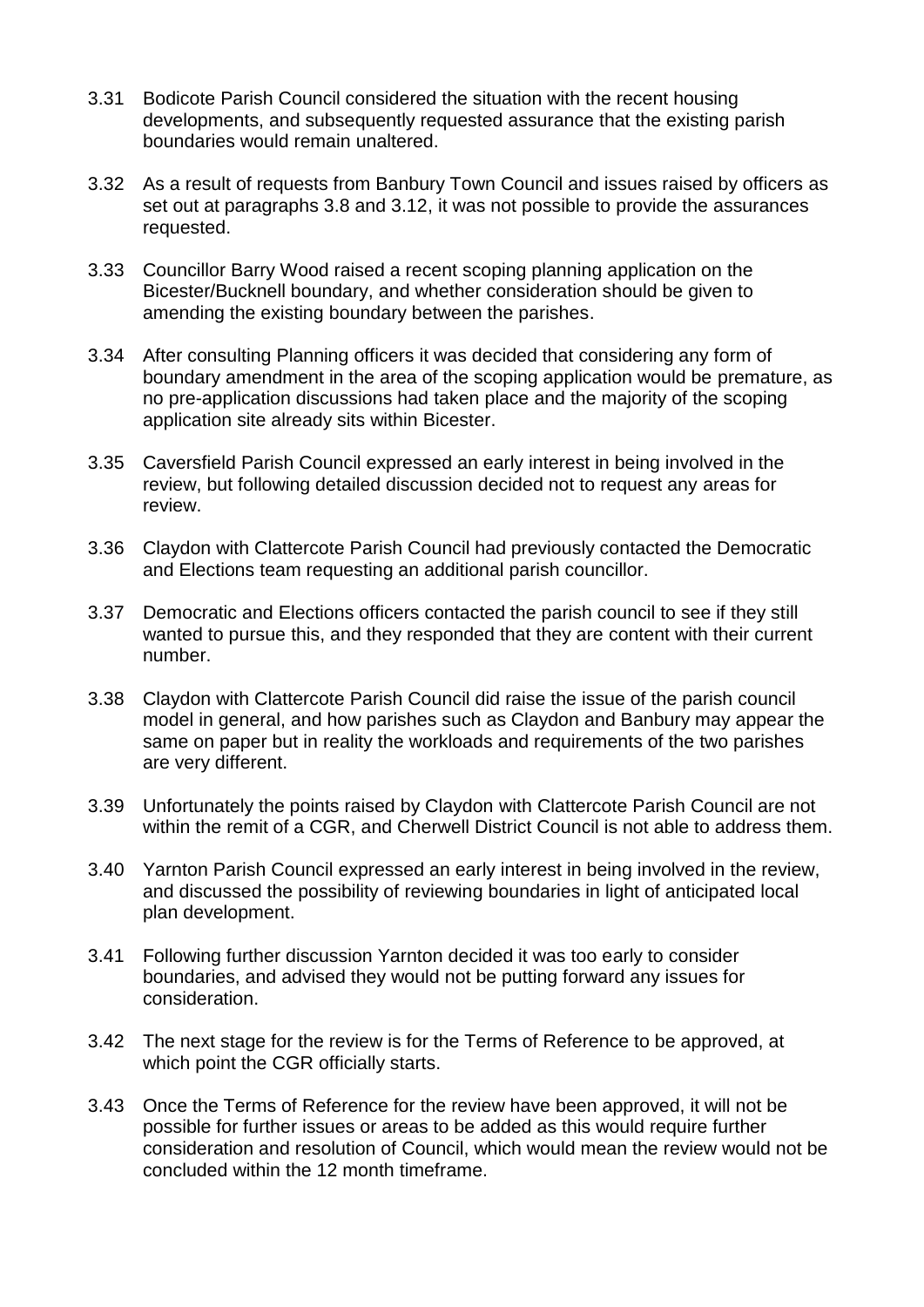- 3.44 The first consultation period is scheduled to start on Monday 22 November 2021. Officers will spend the weeks after the Council meeting preparing various consultation documents and response questionnaires, which will be made available to any interested party in line with government guidance on the conduct of a CGR.
- 3.45 Where a residential property is directly affected by a proposal i.e. if a boundary is moved and the property becomes part of a different parish, a paper consultation document, reply slip and envelope will be posted out in order to ensure residents are aware of the proposals. Relevant town/parish councils will also be invited to submit consultation responses.
- 3.46 Copies of consultation documents will be provided to any community buildings in relevant areas such as community centres or libraries, to increase awareness of the consultation. An online response method will also be available, in line with guidance from the council's Communications and Engagement Team.
- 3.47 Democratic and Elections Officers will also engage the Communications and Engagement Team to ensure awareness of the consultation across the district, and will offer to attend town/parish council meetings and any other public events which may be taking place during the consultation periods, to discuss the proposals and answer any questions people may have.
- 3.48 The first consultation will run to Monday 31 January 2022, after which the working group will consider all consultation responses received before drafting recommendations for stage two of the review.

### **4.0 Conclusion and Reasons for Recommendations**

- 4.1 A Community Governance Review provides an opportunity for the Council to review and consider and make changes to community governance, subject to consultation outcomes, within the district.
- 4.2 The timetable included in the Terms of Reference has been drafted taking into account timescales for consultation documents to be produced and printed by an external provider and avoiding consultation during the pre-election period in the lead up to the May 2022 local elections.
- 4.3 The calendar of meetings for 2022-2023 is due to be considered later on in the Council agenda. Once approved, the proposed date of the October 2022 Council meeting, 17 October, will be added to the timetable before the final Terms of Reference are published.
- 4.4 Delegating authority to the Director Law and Governance in consultation with the Chairman of the working group (or Vice-Chairman in his absence) to make minor amendments to the timetable will allow work on the review to continue should any issues occur during the drafting of consultation documents.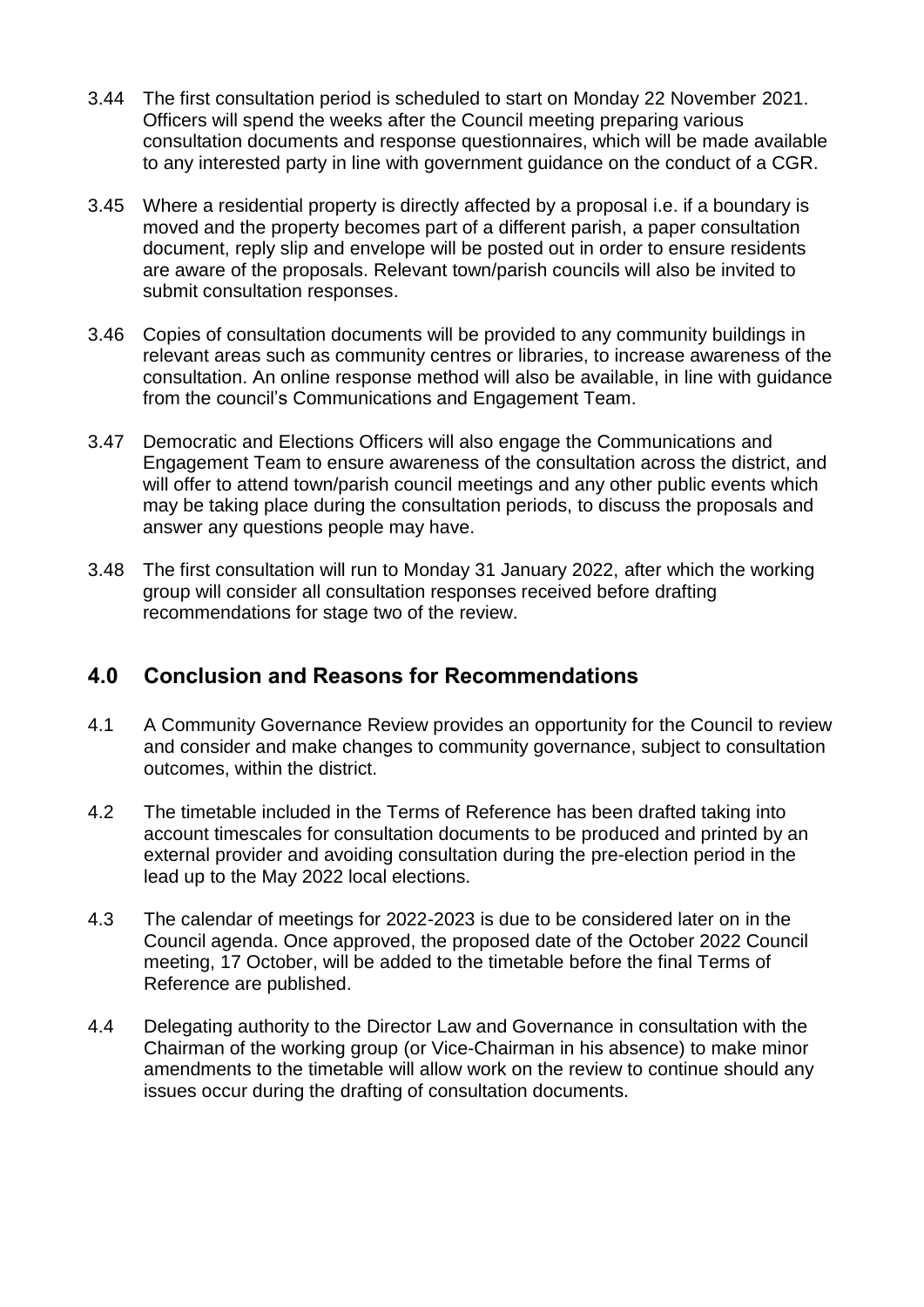## **5.0 Consultation**

- 5.1 The Community Governance Review Working Group has agreed the proposed consultation approach.
- 5.2 Public consultation will take place from 22 November 2021 to 31 January 2022, and from 4 July to 9 September 2022

### **6.0 Alternative Options and Reasons for Rejection**

6.1 The following alternative options have been identified and rejected for the reasons as set out below.

Option 1: Not to approve the Terms of Reference for the review. This is rejected, as Council has already agreed to carry out a Community Governance Review and the requests submitted by town/parish councils, district councillors and officers are all valid and should proceed to consultation.

### **7.0 Implications**

### **Financial and Resource Implications**

7.1 The cost of carrying out the Community Governance Review can be met from existing budgets, with consultation documents made available electronically and paper copies limited to those residential addresses directly affected.

Comments checked by: Michael Furness, Assistant Director of Finance, 01295 221845, [michael.furness@cherwell-dc.gov.uk](mailto:michael.furness@cherwell-dc.gov.uk)

#### **Legal Implications**

7.2 The Council is empowered to undertake a Community Governance Review by the Local Government and Public Involvement in Health Act 2007. The review will be carried out in line with government guidance and following the wishes of the Parliamentary Boundary and Community Governance Review Working Group.

Comments checked by:

Richard Hawtin, Team Leader – Property and Contracts, Tel: 01295 221695, Email: richard.hawtin@cherwell-dc.gov.uk

#### **Risk Implications**

7.3 The last district-wide Community Governance Review was completed in 2013. Since the completion of that review there has been large scale development across the district, which in some areas has crossed parish boundaries. These areas have been included in the Terms of Reference for the review. The CGR process is an opportunity for the council to re-draw parish boundaries where the proposals are supported by electors, resulting in clarity regarding local identity and reducing the risk of elector confusion.